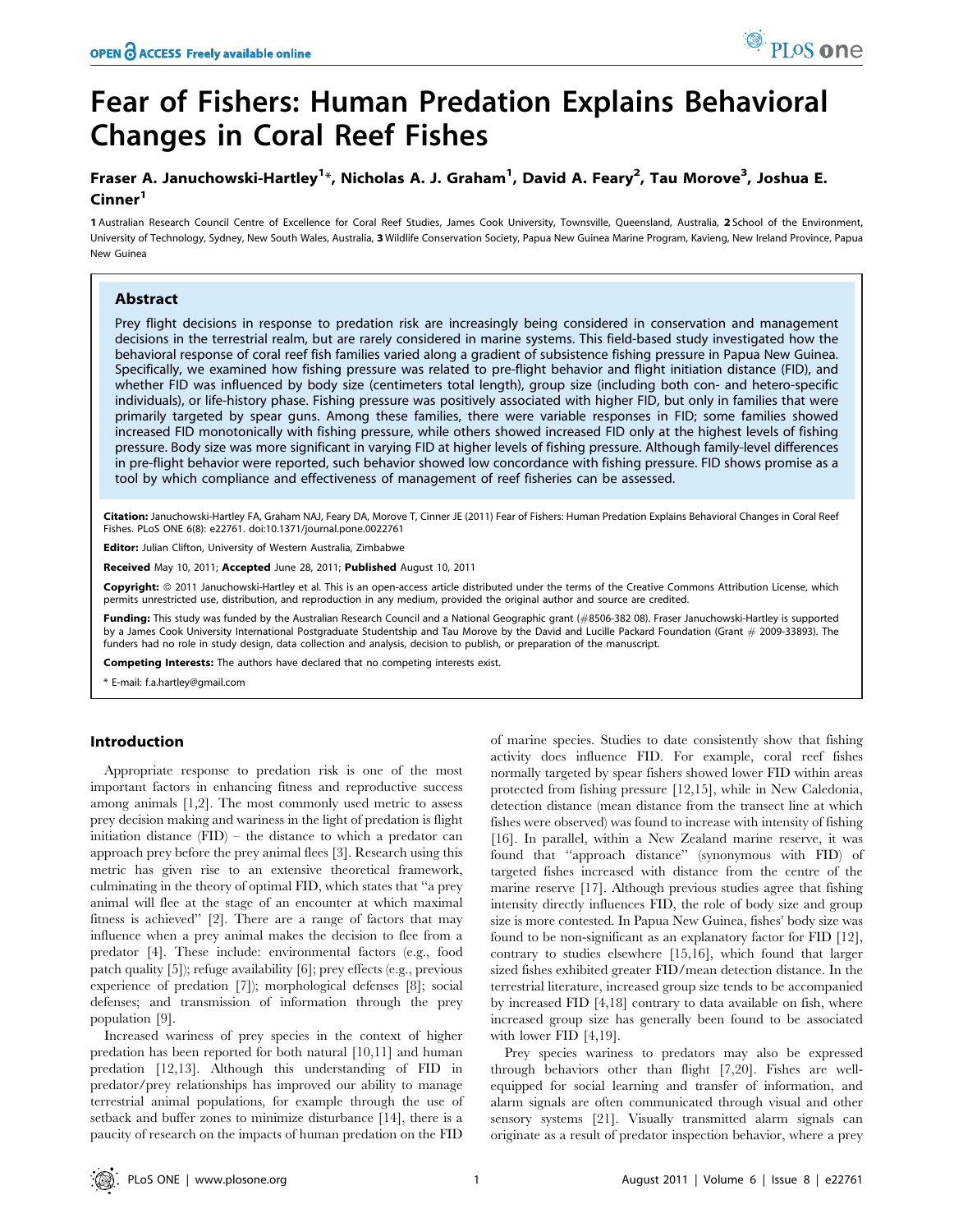fish fixates on a predator, and slowly swims towards it [22]. While inherently risky, this behavior may allow assessment of predator intent [23] and dissuasion of predation [24], while also advertising fitness to potential mates [25]. However, this behavior may make fishes particularly vulnerable to spear fishers, because it brings the fish closer to the fisher, and highlights the fish as a target. Although there is little empirical data, at higher fishing pressures fishes' behavior prior to flight would theoretically be expected to show declines in occurrence of 'less wary' behaviors (e.g. inspection), with 'more wary' behaviors (e.g., immediate flight or movement towards a refuge), becoming more frequent.

Despite over a decade passing since the effects of differing human predation on coral reef fish behavior were first identified in the literature [16], the importance of human-induced fish behavior in structuring fish communities is rarely considered within the conservation and fisheries management literature [26,27,28]. Although levels of artisanal fishing can vary widely, even low levels of subsistence fishing have been associated with dramatic declines in fishery target species [29]. While underwater visual census (UVC) of abundance and catch survey data are often used to assess the success of management in small-scale subsistence fisheries, they are subject to high variance [30] or may not provide the information necessary to accurately assess and manage the ecosystem over short temporal scales [31]. Changes in the structure of fish communities due to altered management practices may occur over multi-year to decadal scales [32,33]. However, behavioral responses to altered fishing practices may express themselves over much shorter temporal scales [34], and the assessment methods above do not lend themselves to identifying such temporally rapid changes within reef fish communities. If differences in FID or other behaviors are driven by changes in management or compliance, monitoring of behavior may prove to be a tool that can quickly and accurately identify and assess the results of such changes. This may be particularly useful in the assessment of compliance with no-take areas (NTAs) or gear bans in coral reef and similar fisheries.

This study aims to clarify whether predictions made by antipredator escape theory are reproduced within coral reef fisheries, and ascertain how different factors influencing FID interact as fishing pressure increases. The relevant predictions made by FID theory are: 1) as the intrinsic risk of predation and lethality of encounters increase FID should likewise increase; and 2) as prey increase in size, FID should also increase. We hypothesized that as fishing pressure increases, fish targeted by fishers will show increased wariness, and that this will be reflected in increases in FID and the type and frequency of pre-flight behavior. To explore these hypotheses, we examined FID at four coastal communities in PNG along a gradient of fishing intensity.

### Materials and Methods

#### Ethics

All research involving human participants was approved by the James Cook University Human Ethics Committee and was conducted within University guidelines. Permission was asked for and received verbally from fishers who were shadowed in order to create the standardized snorkel methodology. Prior to conducting research in all community tenure areas, verbal permission to access the protected or fished areas was sought from the local community, and where appropriate, clan leaders. All research was only conducted after permission had been granted. This study was conducted under Fraser Januchowski-Hartley's special exemption/researcher visa for Papua New Guinea, number 99902040235.

#### Study sites

Flight initiation distance (FID) of coral reef fishes was assessed at four sites in the Tigak and Tsoi Islands of New Ireland Province, Papua New Guinea between July and September 2010. We surveyed three communities with varying levels of fishing pressure (Ungakum - low, Nusa - intermediate, and Mongol - high), and one community (Kavulik) who comply with a no-take fisheries closure (NTA) that has been in place since February 2008 (TM, personal observation). Previous research indicated that these areas were appropriate for this study because fishing activities primarily consist of spear gun and hand line, with fishers often using both gears within the same fishing trip (JE Cinner, unpublished data). Each of the communities have exclusive access rights to their fishing ground, with the exception of Mongol, which, as a community of migrants and located adjacent to the provincial capital of Kavieng, has seen adherence to customary tenure rights fade (FAJ, TM, personal observation).

To estimate fishing pressure within each community, we used the average number of reef-associated fishing trips per week per household (i.e., we removed gears that target pelagic fishes such as trolling, and gears commonly used in lagoons, such as nets) from previous studies that surveyed household fishing practices in these communities [35]. To account for population growth since the earlier surveys (2002 in Mongol and Nusa, 2009 in Kavulik and Ungakum) we re-counted the total number of households in each community in 2010. To calculate fishing ground size, the limits of fringing reef that were claimed as exclusive fishing grounds by each community were marked by GPS and linear reef distance estimated by digitally tracing the reef edge. We multiplied the average fishing trips per week by the total number of households and divided this by the length of each community's respective fishing ground to develop a measure of fishing trips per linear kilometer of reef per week for each community, and used a finite population correction factor to estimate the error associated with each estimate. The estimate of fishing pressure at Mongol obtained by this method is potentially lower than the actual fishing pressure, due to loss of tenure rights and fishing within the fishing ground by non-residents. Mongol's relative position as the site of highest fishing pressure means that any underestimates of fishing pressure at this site should not affect our interpretation of the results.

To allow comparisons of FID across all four communities, underwater surveys were conducted along approximately one linear kilometer of continuous fringing reef at each area. The majority of spear fishing in the region occurs between the crest and the 10 m depth contour on the reef slope, and all surveys were conducted in this reef zone. Within each area surveyed, benthic complexity was assessed visually using 8–10 replicate 50 m transects (to control for availability of potential refuge for fishes between areas). Each transect was given a benthic complexity score between 0 and 5 [36]:  $0 = no$  vertical relief;  $1 = low$  and sparse relief;  $2 = low$  but widespread relief;  $3 =$  moderately complex;  $4 = \text{very complex}$ ; and  $5 = \text{exceptionally complex}$ . This method has been shown to be highly correlated with the linear versus contour complexity measure, reef height and abundance of holes 10–70 cm diameter when conducted by experienced observers [37], and captures the important characteristics of coral reef substrates as refuge.

## Selection of Focal Families

We selected focal families based on records of fishery catches by local communities in Kavieng [38] and other areas of PNG [39]. Focal families were also tractable to investigation (e.g., diurnally active, reef resident), and were present in sufficient abundance at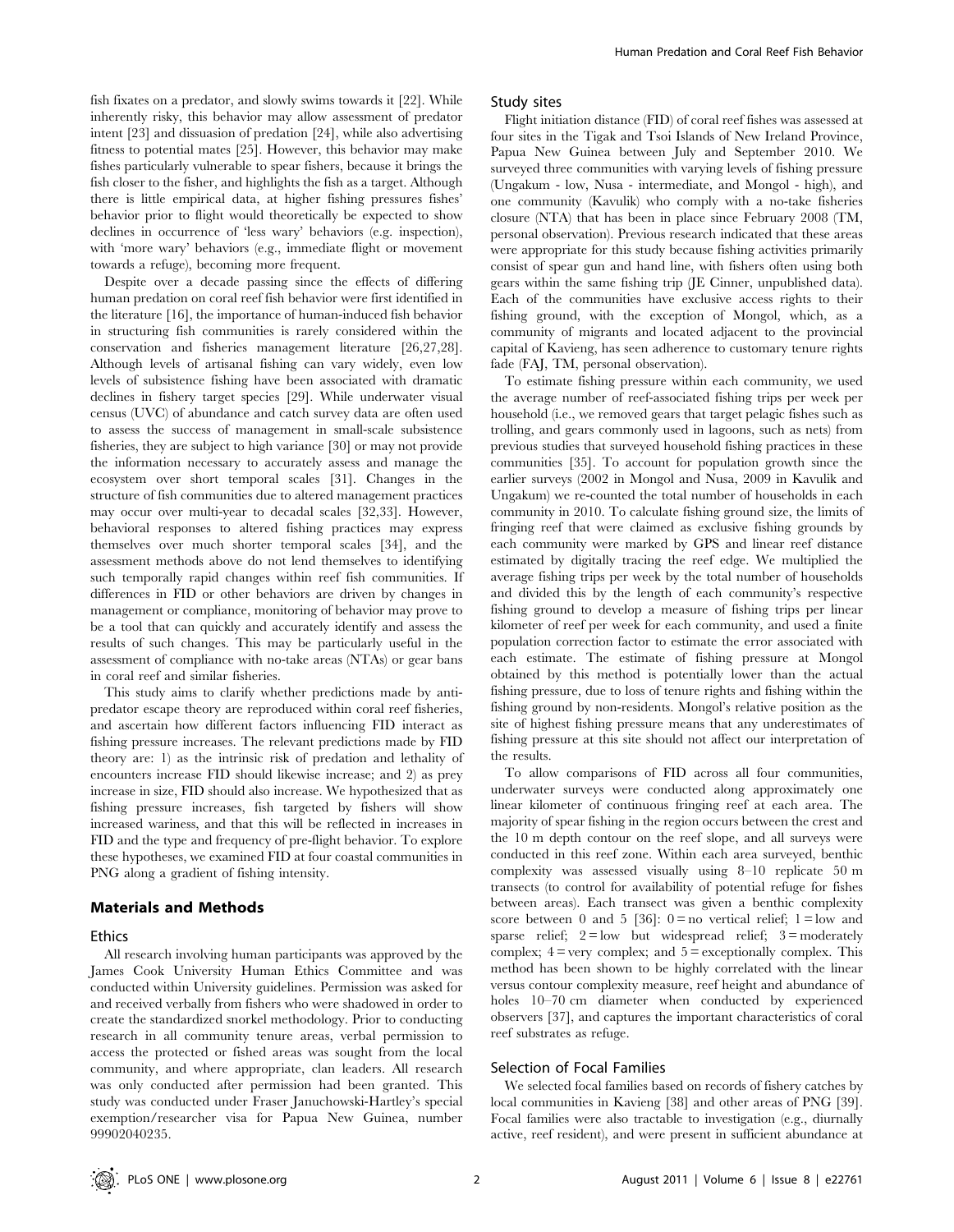the study areas to meet power requirements. Six families were chosen for this research: surgeonfish (F. Acanthuridae), triggerfish (F. Balistidae), snapper (F. Lutjanidae), goatfish (F. Mullidae), parrotfish (F. Scaridae) and grouper (F. Serranidae). Acanthuridae and Scaridae make up the majority of the spear gun catch in PNG, while the Balistidae, Lutjanidae and Serranidae are primarily caught by hook and line [38,39]. Mullidae are caught by both gears at approximately the same relative frequency compared to other families [39]. In total FID was measured in 680 coral reef fishes that ranged in size from 10 to 50 centimeters total length (cm TL), encompassing 54 species across the six families.

#### Behavior and Flight Initiation Distance

Although previous studies on FID of reef fishes have used SCUBA divers as predation stimuli [12,15,17,20], all FID surveys within the present work were based on snorkeling as our interest was in how fishes respond to local spear fishers (who do not use SCUBA) [40]. All FID surveys were conducted by the primary author (FAJ).

To develop a standardized and repeatable method of approaching target fish that closely mimicked PNG spear fishing techniques, we consulted with local spear fishers in the region and observed them during fishing activities. Many spear fishers have idiosyncratic behaviors, and here we developed our method from similarities between spear fishers. This involved first identifying a target fish from the surface, prior to quietly (minimizing surface noise and air bubbles) descending to the benthos at approximately 8–10 m from the targeted fish. After descent, the observer lay motionless on the benthos between 10–20 seconds while reorientating and ensuring the target fish had not been disturbed. The target fish was then approached at a steady swimming speed. When the fish started to flee a marker was dropped level with the head of the observer, and a second marker then placed at the location from which the fish fled. The distance (cm) between markers was then measured to obtain FID. The maximum FID obtained by Feary et al. [12] was approximately 8, consequently, in order to avoid beginning trials within FID of target fishes, all trials began outside this distance, and were conducted only when visibility was  $\geq 10$  m.

Fishes were only targeted for approach if they exhibited normal daily behavior (i.e., were not obviously alert to observer presence, fleeing from predators, or engaged in competition with con- or hetero-specifics). If line of sight between the target fish and observer was broken prior to flight, or if during the approach the target fish was chased by another fish, the trial was abandoned. Only fishes greater than 10 centimeters (cm TL) were approached as spear fishers will rarely target fishes under this size (FAJ, personal observation). For each fish, size (cm TL), behavior exhibited prior to flight (hereafter ''pre-flight behavior''), group size, life-history phase (only for F. Scaridae) and refuge choice were recorded. Pre-flight behavior was assigned into five broad types of behavioral response, ranging from most-wary to leastwary behavior, based on perceived increase in vulnerability to fishers. These were: ''none'' – the fish fled without changing behavior; ''tacking'' – the fish halted activity and slowly swam away tacking from side to side before fleeing; ''orientation'' – the fish orientated to flee to a refuge; ''watch'' – the fish stopped current activity and turned towards the observer; and ''inspect'' – the fish moved towards the observer prior to flight.

To minimize the chance of approaching a target fish that had been disturbed by previous surveys, consecutive trials in the same area were conducted a minimum of 10 m apart. A pilot study found that after approximately 20 minutes of repeated FID surveys, most target fishes had vacated an area of approximately

30 linear meters of reef. Therefore, the observer moved steadily along the reef front during each sampling session, and did not revisit areas on consecutive days, in order to avoid both this response and habituation of fishes to his presence.

#### Data Analyses

All data analyses were performed using MINITAB Version 14, with a significance level of  $p \leq 0.05$ . FID data was inspected for normality through quantile-quantile plots, while homogeneity of variance was determined using Levene's test. It was necessary to square root transform Acanthuridae FID data in order to meet assumptions of normality and homogeneity. To investigate FID for each family between areas, we used analysis of covariance (ANCOVA), with fish body size, group size and life-history stage (F. Scaridae only) as covariates in the model. Where differences in FID were significant, we used a post-hoc Tukey's test to identify where FID differed. Where fish size or group size was significant in the model, we analyzed the effect of these continuous variables across all areas and independently within each area, using linear regression. This was done in order to partition the effects of fishing pressure from either body size or group size. In addition, separate one-way analyses of variance (ANOVA) were conducted to investigate whether there were differences in substrate rugosity between survey areas. Lastly, pre-flight behavior and refuge choice were analyzed using Pearson's Chi-squared to test the hypothesis that fishes in more heavily fished areas would show more wary behavior when confronted with a spear fisher. For the purposes of analysis the ''watch'' and ''inspect'' behaviors were merged.

#### Results

Fishing pressure was highest at Mongol  $(147\pm38 \text{ trips/km})$ week), followed by Nusa (110 $\pm$ 23 trips/km/week), then Ungakum  $(29\pm8 \text{ trips/km/week})$ . FID increased with fishing pressure in the Acanthuridae, Scaridae, Balistidae and Mullidae (Table 1). Acanthuridae and Balistidae showed significant increases in FID at the highest fishing pressure (Mongol) when compared to all other areas (Fig. 1). Scaridae and Mullidae showed a steady trend of increasing FID, with low FID at unfished and lightly fished areas (Kavulik and Ungakum), moderate FID at intermediate fishing pressure (Nusa) and the highest FID at the highest fishing pressure (Mongol). FID did not significantly vary with fishing intensity for Lutjanidae or Serranidae. Overall, FID ranged from 27 to 722 cm. When compared to the maximum effective range of spear guns used in this region (310 cm) [12], only the Lutjanidae had a mean FID greater than spear gun range at all levels of fishing pressure, while Serranidae mean FID was never greater than spear gun range (Fig. 1). Only at the highest fishing pressure did other families show mean FID greater than maximum effective spear gun range (Fig. 1).

All families except Lutjanidae showed a significant effect of fish body size on FID (Table 1). Linear regression analysis across all areas indicated that for all families, greater body size was predictive of greater FID (Fig. 2). When linear regression analysis was conducted for each family partitioned by fishing area, there was no significant relationship between fish body size and FID for the majority of families surveyed in unfished and lightly fished areas (Table 2). The heavily spear-fished Acanthuridae and Scaridae, showed a significant relationship between body size and FID at higher fishing pressures, while the less heavily spearfished families only showed a significant relationship with intermediate fishing pressure (Balistidae and Serranidae), and at the highest fishing pressure (Mullidae) (Table 2). Group size only had a significant effect on FID for Acanthuridae (Table 1). Linear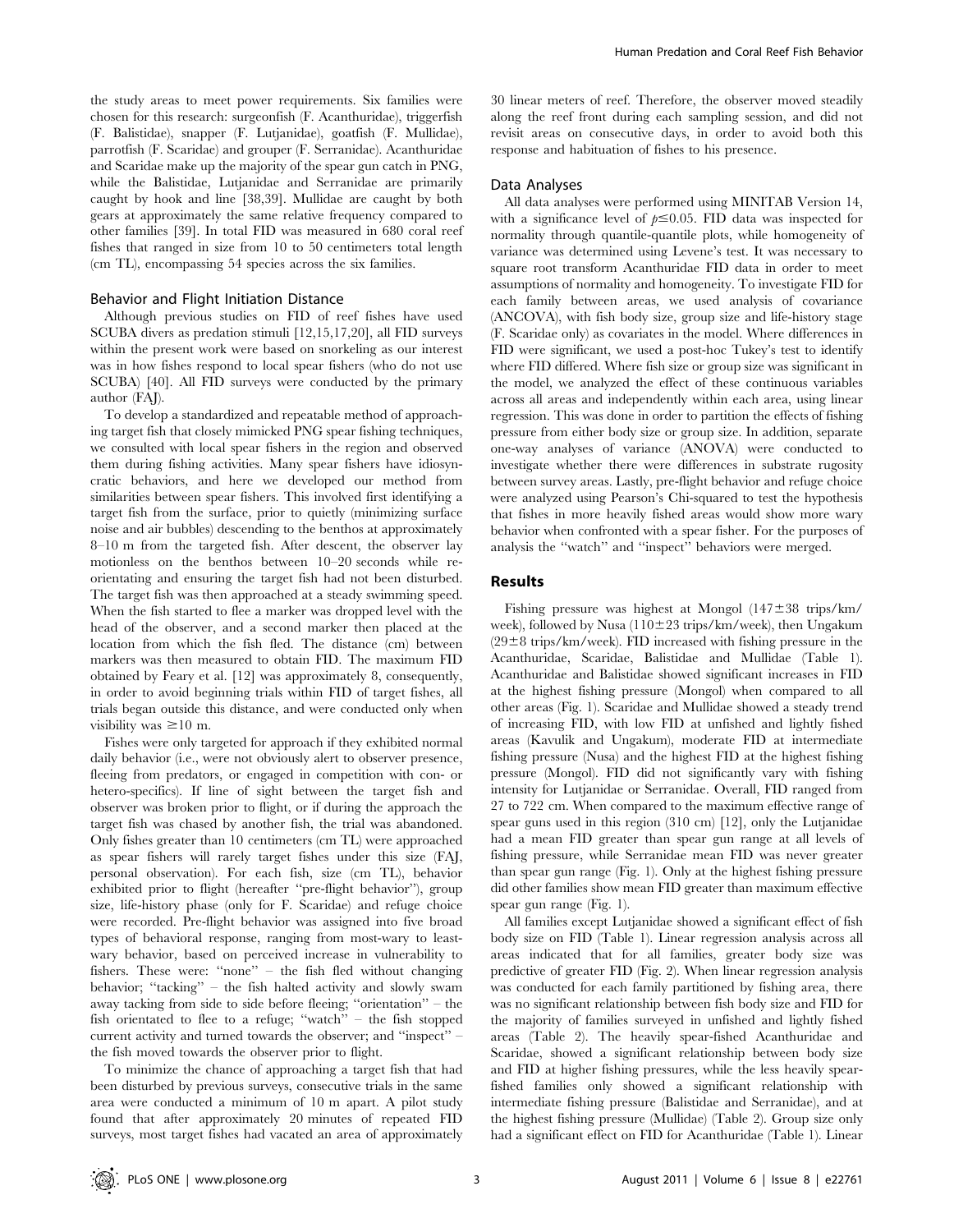Table 1. Analysis of covariance (ANCOVA) results of flight initiation distance (cm) with fishing pressure as a fixed factor and fish body size (cm TL) and group size as co-variates.

| Family (d.f.)         | <b>Factor</b>      | F     | $R^2$ | P      |  |
|-----------------------|--------------------|-------|-------|--------|--|
| Acanthuridae (3, 158) | fishing pressure   | 35.38 | 0.618 | $***a$ |  |
|                       | body size          | 43.88 |       | ***    |  |
|                       | group size         | 10.94 |       | $**$   |  |
| Scaridae (3, 234)     | fishing pressure   | 47.65 | 0.504 | ***    |  |
|                       | body size          | 66.81 |       | ***    |  |
|                       | group size         | 1.05  |       | 0.306  |  |
|                       | life history stage | 1.79  |       | 0.149  |  |
| Balistidae (3, 56)    | fishing pressure   | 5.26  | 0.357 | $***$  |  |
|                       | body size          | 22.51 |       | **     |  |
|                       | group size         | 0.04  |       | 0.845  |  |
| Lutjanidae (3, 75)    | fishing pressure   | 1.86  | 0.074 | 0.143  |  |
|                       | body size          | 3.17  |       | 0.079  |  |
|                       | group size         | 0.14  |       | 0.709  |  |
| Mullidae (3, 76)      | fishing pressure   | 18.08 | 0.487 | ***    |  |
|                       | body size          | 10.70 |       | $**$   |  |
|                       | group size         | 2.01  |       | 0.160  |  |
| Serranidae (3, 41)    | fishing pressure   | 2.30  | 0.224 | 0.092  |  |
|                       | body size          | 10.15 |       | $***$  |  |
|                       | group size         | 1.20  |       | 0.965  |  |

 $a*** = p<0.001$ ;  $** = p<0.01$  and;  $* = p<0.05$ .

doi:10.1371/journal.pone.0022761.t001

regression analysis for group size and FID for Acanthuridae indicated a significant relationship for all areas combined  $(R^2 = 0.091, F_{(1, 162)} = 17.28, p < 0.001)$  (Fig. 3), but not within grounds (Table 2). There was no effect of life history stage on FID of Scaridae (Table 1).

Pre-flight behavior varied among families (Fig. 4), but only Acanthuridae and Mullidae showed changes in pre-flight behavior with increasing fishing pressure. Chi-squared tests indicated that least-wary behavior (''inspect/watch'') showed significant differences among areas for Acanthuridae ( $\chi^2 = 39.36$ , d.f. = 9,  $p<0.001$ ). Within this family, focal fishes least-wary behaviors (''watch/inspect'') became less frequent as fishing pressure increased, while the more-wary behaviors (''orientation'' and ''tacking'') became more frequent (Fig. 4a). Mullidae showed a similar response to increased fishing pressure ( $\chi^2$  = 39.55, d.f. = 9,  $p<0.001$ ), with least-wary behavior decreasing as fishing increased (Fig. 4e). Although there was no significant difference in pre-flight behavior between fishing areas for Serranidae, this family exhibited less-wary behaviors, even at the highest fishing pressures (Fig. 4f).

Rugosity did not differ significantly between grounds (One-way ANOVA;  $F_{(3, 36)} = 1.74$ , p = 0.176), with a mean value across all areas of 2.83, indicating moderately complex reef systems in each area.

#### Discussion

#### Fishing pressure

Predator escape theory predicts that as intrinsic level of threat increases in an organism's surroundings, wariness (e.g., FID) will also increase [2]. This is supported by both experimental studies [41,42] and field observations [12,43]. We found that this prediction also holds true in the context of increasing human predation on coral reef fishes, although the behavioral response of fishes to increasing fishing pressure varied by family, and with target status. For example, Acanthuridae and Scaridae, which are the 1st and 3rd most commonly spear fished families in the region [39], showed the highest sensitivity to increased fishing pressure, while Lutjanidae and Serranidae, both of which are primarily caught by hook and line and more rarely caught by spear gun, showed no significant changes in FID between fishing pressures [16]. This concurs with FID estimates for Lutjanus gibbus in a previous study in PNG [12]. Serranidae, by contrast, showed a



Figure 1. Mean flight initiation distance (FID) (cm  $\pm$  S.E) at each fishing ground for six coral reef fish families. FID was estimated for individuals of six families of coral reef fishes at four different fishing pressures. From left to right within each family, bars are: Kavulik no-take area (no fishing); Ungakum (low fishing pressure); Nusa (intermediate fishing pressure); and Mongol (high fishing pressure). If significant differences existed in FID within families at different fishing grounds, grounds were grouped by similarity (a, b and c). Dashed line is maximum distance at which rifle-style spear guns used in New Ireland province are considered effective (approximately 310 cm, Feary et al. [12]). doi:10.1371/journal.pone.0022761.g001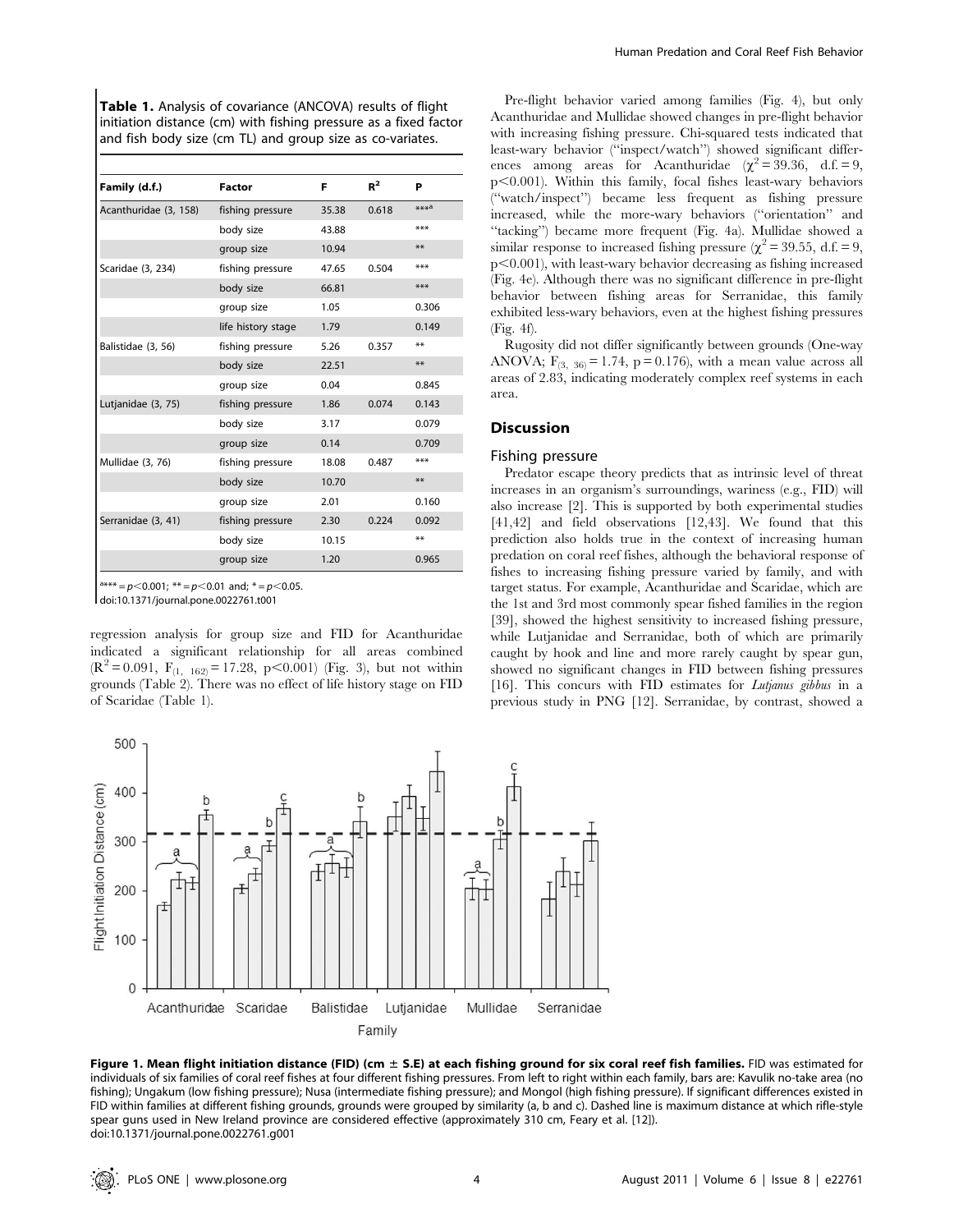

Figure 2. Effect of body size (cm TL) on flight initiation distance (cm). Flight initiation distance plotted against fish body size for: (a) Acanthuridae; (b) Scaridae; (c) Balistidae; (d) Mullidae; and (e) Serranidae. Black circles, open circles, inverted red triangles and upright green triangles represent Kavulik no-take area (no fishing), Ungakum (low fishing pressure), Nusa (intermediate fishing pressure) and Mongol (high fishing pressure) fishing grounds, respectively. Solid lines are significant linear regression across all grounds and dotted lines are 95% confidence intervals. For significance and  $R^2$  values see Table 2. Note that scales differ on both X and Y axes. doi:10.1371/journal.pone.0022761.g002

FID less than the effective range of spear guns at all sites. This lack of wariness may be due to the Serranidae being some of the predominant natural predators on coral reefs, and the low number of natural predators for this family [44], or due to territorial defense postures to perceived competitors [45].

We found little difference in FID between Kavulik NTA and the low fishing pressure area (Ungakum) across all families in this study, which could have several plausible explanations. First, these similarities could be explained by poaching occurring in the Kavulik NTA. However, the NTA is situated directly in front of the village, which facilitates monitoring [39], and community members report high compliance. Consequently poaching is an unlikely explanation for the similarities in FID between Kavulik and Ungakum. A second, alternative explanation could be due to low levels of fishing occurring at Ungakum. Both Ungakum and Kavulik are exposed to the north-west monsoon, which blows from November to April. During this time, fishers rarely venture beyond sheltered lagoonal waters (FAJ personal observation); fishing grounds at Ungakum may only be fished for six months of the year, and may not have been regularly fished prior to the study commencing due to unseasonal weather. Therefore, the impact of fishers within the Ungakum fishing area may not be high enough for wariness of fishes to be impacted, and subsequently FID to be affected. A third likely, but unconfirmed explanation is that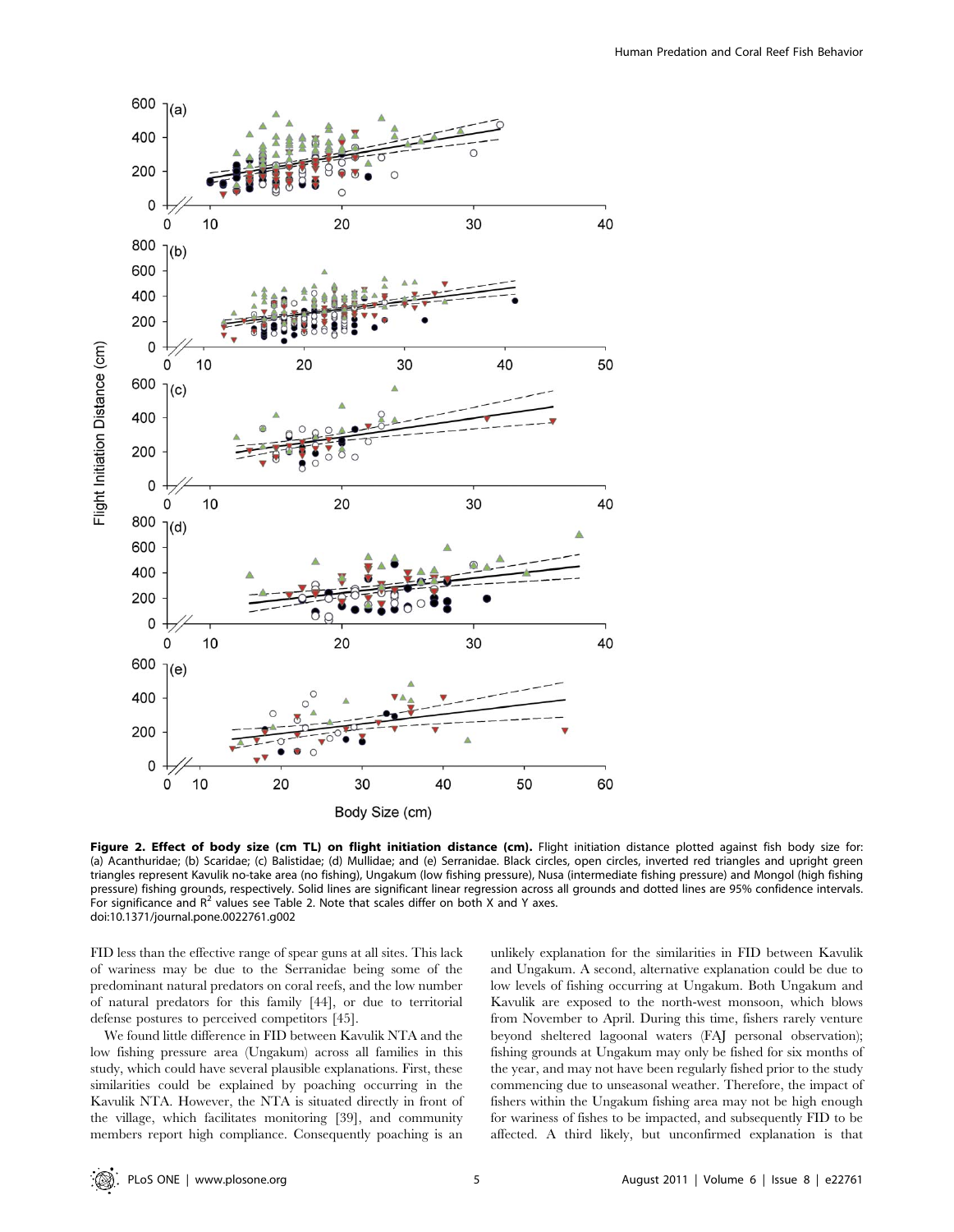**Table 2.**  $R^2$  values of linear regression analysis of flight initiation distance with body size (cm TL) and group size reported by family and fishing ground.

|                   | Kavulik   | Ungakum                 | Nusa       | Mongol     | All        |
|-------------------|-----------|-------------------------|------------|------------|------------|
| <b>Body Size</b>  |           |                         |            |            |            |
| Acanthuridae      | 0.055     | $0.296***$ <sup>a</sup> | $0.347***$ | $0.139**$  | $0.216***$ |
| Scaridae          | $0.156**$ | 0.038                   | $0.435***$ | $0.188***$ | $0.179***$ |
| <b>Balistidae</b> | 0.245     | 0.060                   | $0.762***$ | 0.295      | $0.243***$ |
| Mullidae          | 0.024     | 0.173                   | 0.047      | $0.244*$   | $0.155***$ |
| Serranidae        | 0.415     | 0.026                   | $0.315***$ | 0.151      | $0.190**$  |
| Group Size        |           |                         |            |            |            |
| Acanthuridae      | 0.015     | 0.027                   | 0.064      | 0.060      | $0.091***$ |

 $a_{***} = p<0.001$ ;  $** = p<0.01$  and;  $* = p<0.05$ .

doi:10.1371/journal.pone.0022761.t002

similarities in FID between the two areas may be associated with the age of the Kavulik NTA ( $\sim$ 2 years at the time of this study) relative to age of the fish population. Prey fishes are able to gather information about the threat context in which they are present through both experience and social learning [21], and recall of predator attributes has been shown to occur after a gap of two years between encounters in minnows [46]. Ctenochaetus striatus individuals surveyed at Kavulik would be between 5 and 10 years of age [47], while the species of Scaridae surveyed are predicted to be from 3 to 5 years old [48]. Thus, the relatively recent no-take status at Kavulik means that fishes with previous experience of human predation, and consequently higher FID, were likely to still be present within its boundaries. At this point, it is not known how long fishes recall threats and adjust their FID accordingly. Future research into recall of appropriate flight response will be necessary to confirm this potential explanation.

The broad results from this study (that FID in fishes increased with fishing intensity) are consistent with previous research, but some details differ. In particular, Feary et al. [12] reported relatively greater FID within areas open to fishing for all target



Figure 3. Effects of group size on flight initiation distance of Acanthuridae. Group size (number of individuals) plotted against FID (cm) for Acanthuridae. Black circles, open circles, red triangles and green triangles represent Kavulik no-take area (no fishing) Ungakum (low fishing pressure), Nusa (intermediate fishing pressure) and Mongol (high fishing pressure) fishing grounds respectively. Solid line is significant linear regression across all grounds and dotted lines are 95% confidence intervals. For significance and  $R^2$  values see Table 2. doi:10.1371/journal.pone.0022761.g003

fishes than estimated in the present study (with the exception of the Acanthuridae). Likewise, estimates of Scaridae FID were markedly lower than either this study or by Feary et al. [12], both inside and outside a 26 year old NTA in Barbados [15]; the latter may be explained by low exploitation pressure in fished areas near the Barbados NTA [49] compared to fished areas in Papua New Guinea. However, differing methodologies may make direct comparisons between studies difficult. First, the methods of approach used in this study were designed to emulate a spearfisher. These included descending away from the target fish and keeping flat and close to the substrate. These techniques may reduce the distance at which a fish becomes aware of the approaching observer and therefore initiates flight; such techniques were not used in either Gotanda et al. [15] or Feary et al. [12]. Second, both Feary et al. [12] and Gotanda et al. [15] used SCUBA to conduct FID surveys, although reports show that fishes can learn to associate the noises generated by SCUBA equipment, or the appearance of divers, with increased food availability [17,50], and could learn to be wary of these noises where associated with spear fishing.

#### Size

At no/low fishing pressures, size was not a factor explaining variation in FID, but at higher fishing pressures this factor became significant in explaining FID. The role of body size in determining FID in fishes remains poorly understood [19]. Optimal fitness theory predicts an increase in fishes' FID with increased body size, due to higher total investment relative to potential benefits (contributions to inclusive fitness), that may be gained by fleeing later [2,51]. However, there is still conflicting evidence for the application of this theory to coral reef fishes. For example, body size in Caribbean parrotfish was the largest single determinant of increases in FID [15], while within Indo-Pacific reef fishes body size was unimportant in determining FID [12], and has been shown to be negatively correlated with reaction distance (not FID) to natural predators [52]. Here we have reported results that, while supporting the theoretical role of body size on FID, indicate that the relationship between body size and FID varies with fishing pressure.

The eco-morphology of predator/prey relationships should be taken into account when considering how body size may impact FID [53]. Smaller prey is more cryptic, harder to identify, and metabolically less profitable to target than larger sized prey [54]. These attributes are likely to reduce attractiveness of prey to predators, and result in lower prey FID [1]. As fishes grow larger, their locomotive ability grows, and their ability to avoid a predator increases, which potentially decreases FID [55]. Predator prey-size preference is also influential; fishes generally tend to consume prey whole [53], which places restrictions on the upper limit of prey size they can ingest. For example, a study on the reaction of a small coral reef fish (Dascyllus trimaculatus) to models of a predator, demonstrated that larger individuals were less wary [52], possibly because they are larger than can be handled by the size of predator.

The optimal size of prey for a predator is when prey body depth  $\sim$ 0.6 gape width [54], although during a food deficit, predators may take larger prey [53]. Therefore, we hypothesize that FID will slowly increase with body size until body depth exceeds 0.6 gape width of the largest predator before: 1) remaining constant; or 2) decreasing as predation becomes less common due to increased handling time. Due to depletion of reef sharks [56,57], predation escape via increased body size in coral reef fishes may be increasingly common, or may be occurring at lower prey body sizes. Given this assumption, we would not expect a significant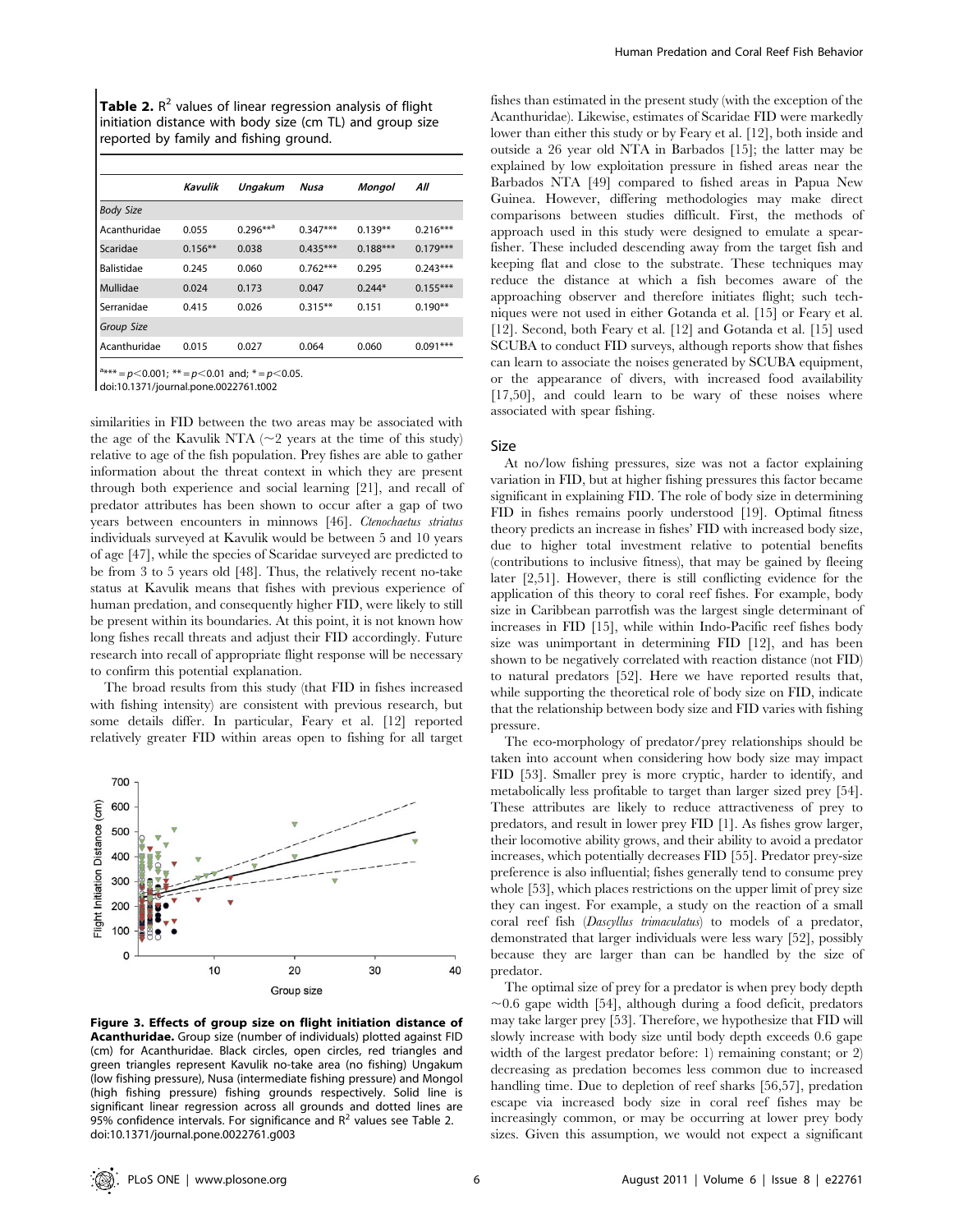

Figure 4. Pre-flight behavior of six reef fish families across four fishing grounds with different fishing pressures. Occurrence (%) of pre-flight behavioral categories in: (a) Acanthuridae; (b) Scaridae; (c) Balistidae; (d) Lutjanidae; (e) Mullidae; and (f) Serranidae across four reef areas in Papua New Guinea. Darkest shading indicates no notice behavior, followed by tacking away, orientating towards refuge, watching, and inspecting as shading becomes lighter. doi:10.1371/journal.pone.0022761.g004

impact of body size on FID in NTAs, a hypothesis supported by both this study and Feary et al. [12]. In fished areas however, humans may play a similar role to sharks by targeting larger fishes. Thus, FID would likely increase with body size, as reported here and in the Caribbean [15]. This may explain the non-significant impact of FID where fishes' exposure to fishing is low, but the increased impact when exposure to fishing is higher. In fact, spear fishers may preferentially target larger fishes due to increased body depth providing a greater target area. This may partially explain why the ''taller'' bodied Acanthuridae make up a large proportion of the spear-fish catch [39]. While body-depth may not be a limiting factor in human predation, there are other limits of handling capacity (e.g. power of spear gun, preference for fish size) that may afford a size refuge for fishes in fished areas, but most likely at larger body sizes than found for fishes surveyed in the present study.

There are alternative explanations for increasing FID with increased body size (discussed in Gotanda et al. [15]), including the importance of observer starting distance and increased visual acuity of prey fishes. Observer starting distance has been shown to be positively correlated with FID, as prey individuals are aware of predator focus earlier, and for longer [3]. As larger individuals are more easily identified from distance, compared to smaller prey, this may positively bias FID. In our study we controlled for this factor by standardizing starting distance across all fish sizes. Visual acuity of prey fishes may impact FID due to physiological changes with maturity, with visual acuity increasing with body size [58]. Similar to Gotanda et al. [15], we do not believe our results were impacted by differences in visual acuity between different sized fishes, due to all studies being accomplished in clear tropical waters and target fishes being close to or mature adults.

#### Group size

Theoretically, as animals form larger groups both their field of view and total time spent scanning for predators increase [59].

This leads to higher alertness, identification of predators at greater distances, and a correspondingly increased FID [1]. However, within fishes increased group size tends to reduce FID [4], with risk dilution the primary benefit [60,61]. Within the present study only Acanthuridae showed increasing FID with increasing group size. This response only occurred across, and not within areas (Table 2), and could indicate an independent anti-predation response to increased fishing pressure.

#### Pre-flight behavior

This is the first study to examine pre-flight behavior in the context of increased fishing pressure. We demonstrated that preflight behavior varies by family, but that variance with fishing pressure is not universal, with both trophic group and life-history mediated responses. Lower trophic level families (i.e., Acanthuridae, Scaridae) displayed a higher proportion of wary behaviors (e.g., swimming away or immediate flight), while the highest trophic level family (Serranidae) showed almost exclusively lesswary behavior. The prevalence of immediate flight – the most wary behavior - in Scaridae may stem from fishes in this study generally being close to, or of terminal phase size, with corresponding higher reproductive value rewarding increased wariness [51]. In addition, while both the Acanthuridae and Mullidae showed the most obvious changes in behavior across fishing pressure, both families may have different vulnerabilities that drive change in behavior. Acanthuridae are one of the most heavily targeted families by spear fishers [39], and this status militates against non-wary behaviors being retained at even low fishing pressures. In comparison, Mullidae will rest on corals or rocks during the day, and in the Kavulik NTA one species, Parupeneus crassilabris, would often watch and not flee until the observer was within 100 cm, and would return to their perch within 30 seconds, often while the observer was still in the immediate area (FAJ, personal observation). This lack of wariness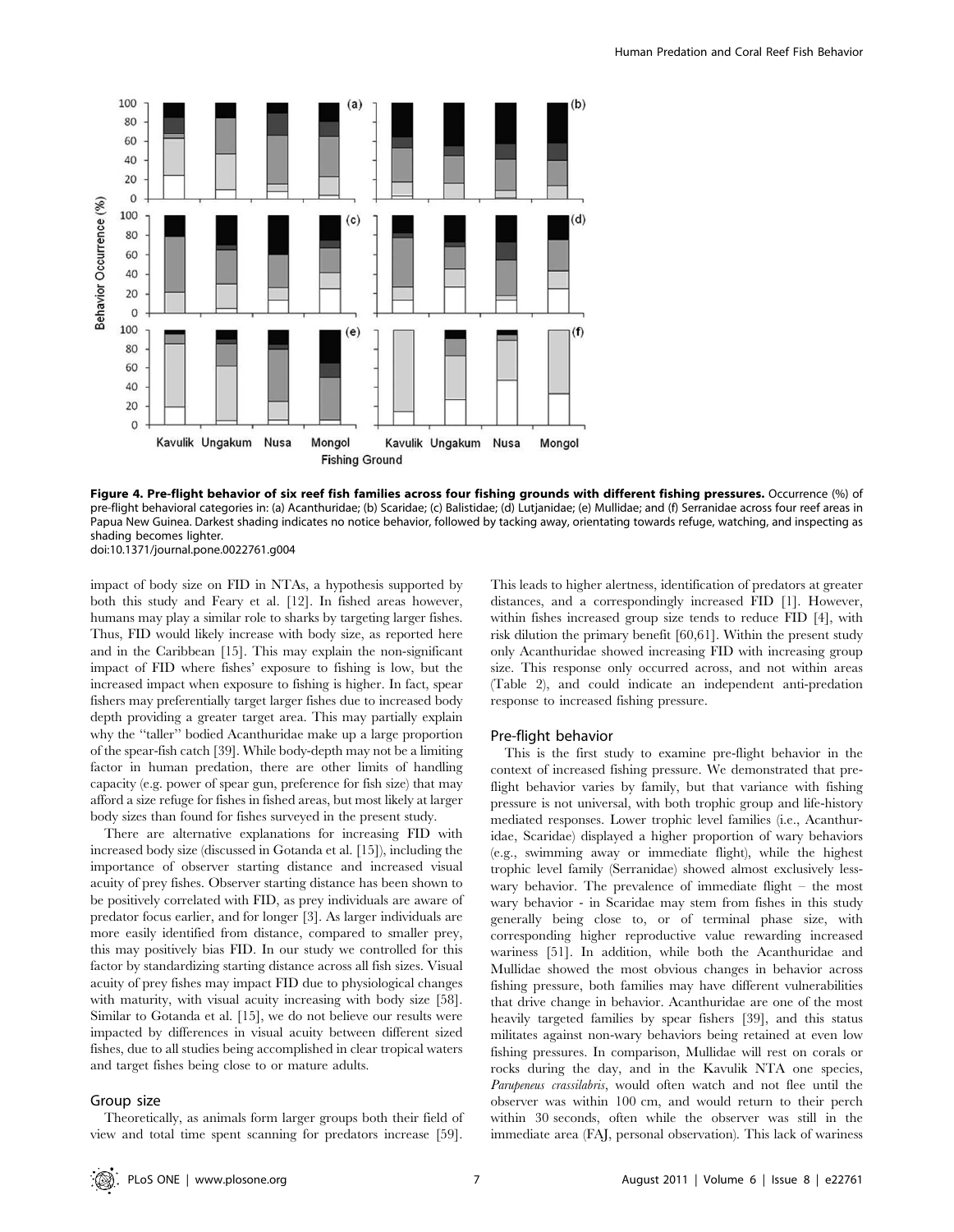would make Mullidae an attractive target, despite being arguably a more difficult to target family due to relatively small body depth. Any reduction in the occurrence of this behavior, making them even more difficult to catch, is likely to have a large impact on frequency of targeting by spear fishers.

#### Directions for future research

The basic prey model of optimal foraging theory predicts that a predator (i.e., in the present case a spear fisher) chooses prey based on profitability (potential energy gain per unit of handling time) [62]. This theory suggests that predators will concentrate on the most profitable prey, and as prey abundance decreases will switch to the next most profitable prey [53]. However, this assumes that all prey are equally vulnerable to capture, which is rarely the case, while profitability will change with consideration of prey attributes [63]. Theoretically, increases in FID in target fishes represent increasing difficulty of capture by spear fishers; therefore as FID increases, reducing the profitability of targeting a particular prey type, fishers will shift target preferences. As preferentially targeted families show higher FID, families with lower catchability due to smaller target areas (e.g. Mullidae) or greater intrinsic wariness (e.g., Mullidae or Lutjanidae) may play a greater role in the fishery; one speculative interpretation of our results may point to some preliminary support for this theory. FID for all but one family exceeded the effective range of spear-guns at the highest fishing pressure, while Mullidae and Balistidae FID only differed when the FID of Scaridae or Acanthuridae equaled or exceeded this distance (see Fig. 1). Whether this is due to prey switching by spear-fishers is unclear from our data, but presents an interesting avenue for future research. Currently, knowledge of how subsistence fishers prioritize which fishes they target is lacking. In order to better understand how changes in fish behavior may influence fisher behavior, factors that are important in fisher decision making, such as catchability, size, taste preference, cultural factors and ownership rights [64] will need to be explored

### References

- 1. Ydenberg RC, Dill LM (1986) The economics of fleeing from predators. Advances in the Study of Behavior 16: 229–249.
- 2. Cooper WE, Frederick WG (2007) Optimal flight initiation distance. Journal of theoretical biology 244: 59–67.
- 3. Blumstein DT (2003) Flight-initiation distance in birds is dependent on intruder starting distance. The Journal of Wildlife Management. pp 852–857.
- 4. Stankowich T, Blumstein DT (2005) Fear in animals: a meta-analysis and review of risk assessment. Proceedings of the Royal Society B: Biological Sciences 272: 2627.
- 5. Bellman KL, Krasne FB (1983) Adaptive complexity of interactions between feeding and escape in crayfish. Science 221: 779–781.
- 6. Cooper WE (1999) Escape behavior by prey blocked from entering the nearest refuge. Canadian Journal of Zoology 77: 671–674.
- 7. Kelley JL, Magurran AE (2003) Learned predator recognition and antipredator responses in fishes. Fish and Fisheries 4: 216–226.
- 8. Cooper WE, Hawlena D, Perez-Mellado V (2009) Effects of predation risk factors on escape behavior by Balearic lizards (Podarcis lilfordi) in relation to optimal escape theory. Amphibia-Reptilia 30: 99–110.
- 9. Magurran AE, Higham A (1988) Information transfer across fish shoals under predator threat. Ethology 78: 153–158.
- 10. Madin EMP, Gaines SD, Warner RR (2010) Field evidence for pervasive indirect effects of fishing on prey foraging behaviour. Ecology 91: 3563–3571.
- 11. Giles N, Huntingford FA (1984) Predation risk and inter-population variation in antipredator behaviour in the three-spined stickleback, Gasterosteus aculeatus L. Animal behaviour 32: 264–275.
- 12. Feary DA, Graham NAJ, Cinner JE, Januchowski-Hartley FA (2011) The impacts of customary marine closures on fish behaviour with implications for spear fishing success and underwater visual census. Conservation Biology 25: 341–349.
- 13. de Boer HY, van Breukelen L, Hootsmans MJM, van Wieren SE (2004) Flight distance in roe deer Capreolus capreolus and fallow deer Dama dama as related to hunting and other factors. Wildlife Biology 10: 35–41.
- 14. Blumstein DT, Anthony LL, Harcourt R, Ross G (2003) Testing a key assumption of wildlife buffer zones: is flight initiation distance a species-specific trait? Biological Conservation 110: 97–100.

more thoroughly. We have presented some interesting results that hint at prey switching by fishers due to fish behavior influencing catchability, and complement predictions that changing FID of fishes can influence the prey choice of fishers.

## Conclusions

Here we have presented the most comprehensive assessment to date of fishes' FID in relation to human predation. We have shown that fishes' FID varies with both fishing pressure and target status. Fishes' body size appears important in determining FID, however the relationship between size and FID of coral reef fishes is more complex than has previously been presented, and both prey and predator eco-morphology needs to be taken into account. While the data we present here indicates that pre-flight behavioral mechanisms may show promise in assessing fished status of some families of coral reef fishes, this behavior differs markedly across families and trophic groups. There may be scope to integrate FID into assessment of compliance and effectiveness of management of reef fisheries; however, variation in FID between species and geographic location requires local validation of FID prior to implementation as a successful management tool.

#### Acknowledgments

We thank the people and community leaders of Kavulik, Mongol, Nusa and Ungakum for allowing us to work in their communities and on their reefs. Thanks to Andrew and Jude Rigby and Kate Holmes for their assistance in Papua New Guinea. J. Kuange, R. Lahari, and J. Ben contributed towards data collection.

### Author Contributions

Conceived and designed the experiments: FAJ JEC NAJG DAF TM. Performed the experiments: FAJ TM. Analyzed the data: FAJ. Wrote the paper: FAJ NAJG DAF JEC TM.

- 15. Gotanda KM, Turgeon K, Kramer DL (2009) Body size and reserve protection affect flight initiation distance in parrotfishes. Behavioral Ecology and Sociobiology 63: 1563–1572.
- 16. Kulbicki M (1998) How the acquired behaviour of commercial reef fishes may influence the results obtained from visual censuses. Journal of Experimental Marine Biology and Ecology 222: 11–30.
- 17. Cole RG (1994) Abundance, size structure, and diver-oriented behaviour of three large benthic carnivorous fishes in a marine reserve in northeastern New Zealand. Biological Conservation 70: 93–99.
- 18. Stankowich T (2008) Ungulate flight responses to human disturbance: A review and meta-analysis. Biological Conservation 141: 2159–2173.
- 19. Domenici P (2010) Context dependent variability in the components of fish escape response: integrating locomotor performance and behavior. Journal of Experimental Zoology Part A: Ecological Genetics and Physiology 313: 59–79.
- 20. Guidetti P, Vierucci E, Bussotti S (2008) Differences in escape response of fish in protected and fished Mediterranean rocky reefs. Journal of the Marine Biological Association of the United Kingdom 88: 625–627.
- 21. Brown C, Laland KN (2003) Social learning in fishes: a review. Fish and Fisheries 4: 280–288.
- 22. Pitcher T, Green D, Magurran AE (1986) Dicing with death: predator inspection behaviour in minnow shoals. Journal of Fish Biology 28: 439–448.
- 23. Licht T (1989) Discriminating between Hungry and Satiated Predators: The Response of Guppies (Poecilia reticulata) from High and Low Predation Sites1. Ethology 82: 238–243.
- 24. Godin JGJ, Davis SA (1995) Who dares, benefits: predator approach behaviour in the guppy (Poecilia reticulata) deters predator pursuit. Proceedings: Biological Sciences 259: 193–200.
- 25. Godin JGJ, Dugatkin LA (1996) Female mating preference for bold males in the guppy, Poecilia reticulata. Proceedings of the National Academy of Sciences of the United States of America 93: 10262.
- 26. Lester SE, Halpern BS, Grorud-Colvert K, Lubchenco J, Ruttenberg BI, et al. (2009) Biological effects within no-take marine reserves: a global synthesis. Marine Ecology Progress Series 384: 33–46.